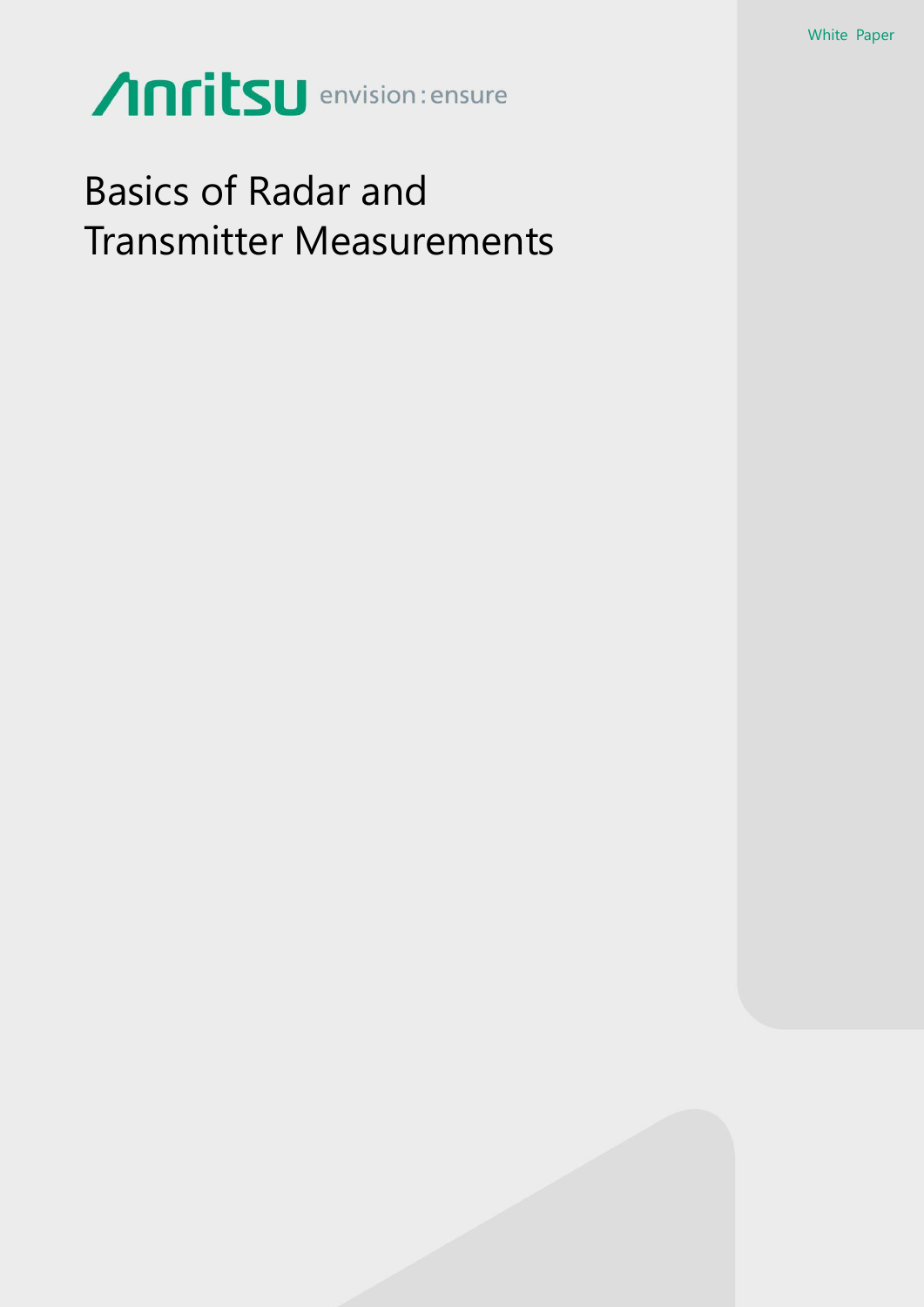# **Contents**

| 1              |                                                                              |  |
|----------------|------------------------------------------------------------------------------|--|
| $\overline{2}$ |                                                                              |  |
| 2.1            |                                                                              |  |
| 2.2            |                                                                              |  |
| 2.3            |                                                                              |  |
| 2.4            |                                                                              |  |
| 2.5            |                                                                              |  |
| 3              |                                                                              |  |
| 3.1            |                                                                              |  |
| 3.2            |                                                                              |  |
| 3.3            | MEASURING INSTRUMENTS FOR TESTING RADAR TRANSMITTER RADIO CHARACTERISTICS 12 |  |
|                |                                                                              |  |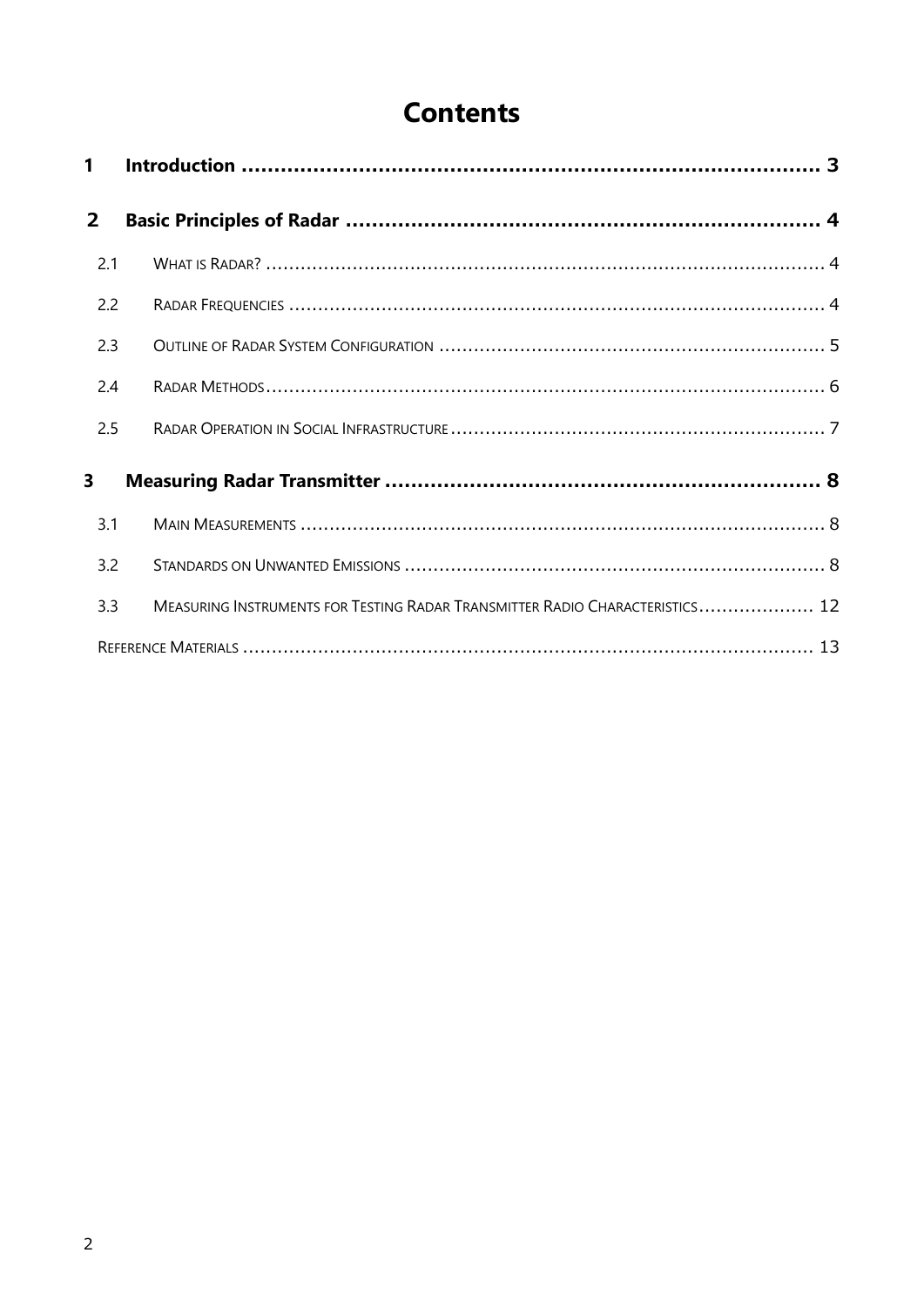# <span id="page-2-0"></span>**1 Introduction**

Radar technology, which was invented and developed for military uses, is now used for many public purposes covering a wide application range, including safe and efficient operation of transport systems, weather forecasting, automobile collision prevention, etc. Radar systems, which are part of the social infrastructure helping support our safe and stable societies, must operate accurately and reliably. In addition, radar radiowaves are a unique resource, and the radar frequency bands are also used by various radio communications equipment, satellite communications and broadcasting, and other radiowave measurement systems. Consequently, radar systems must meet certain international technology standards to avoid interference with other radio systems. The spread of advanced radar systems requires periodic maintenance tests of radar transmitters and effective measurement methods to assure stable operation and compliance with relevant laws.

This White Paper outlines measuring instruments for testing the basic radio performance of pulse-radar transmissions used mainly for meteorological observations and air traffic-control systems.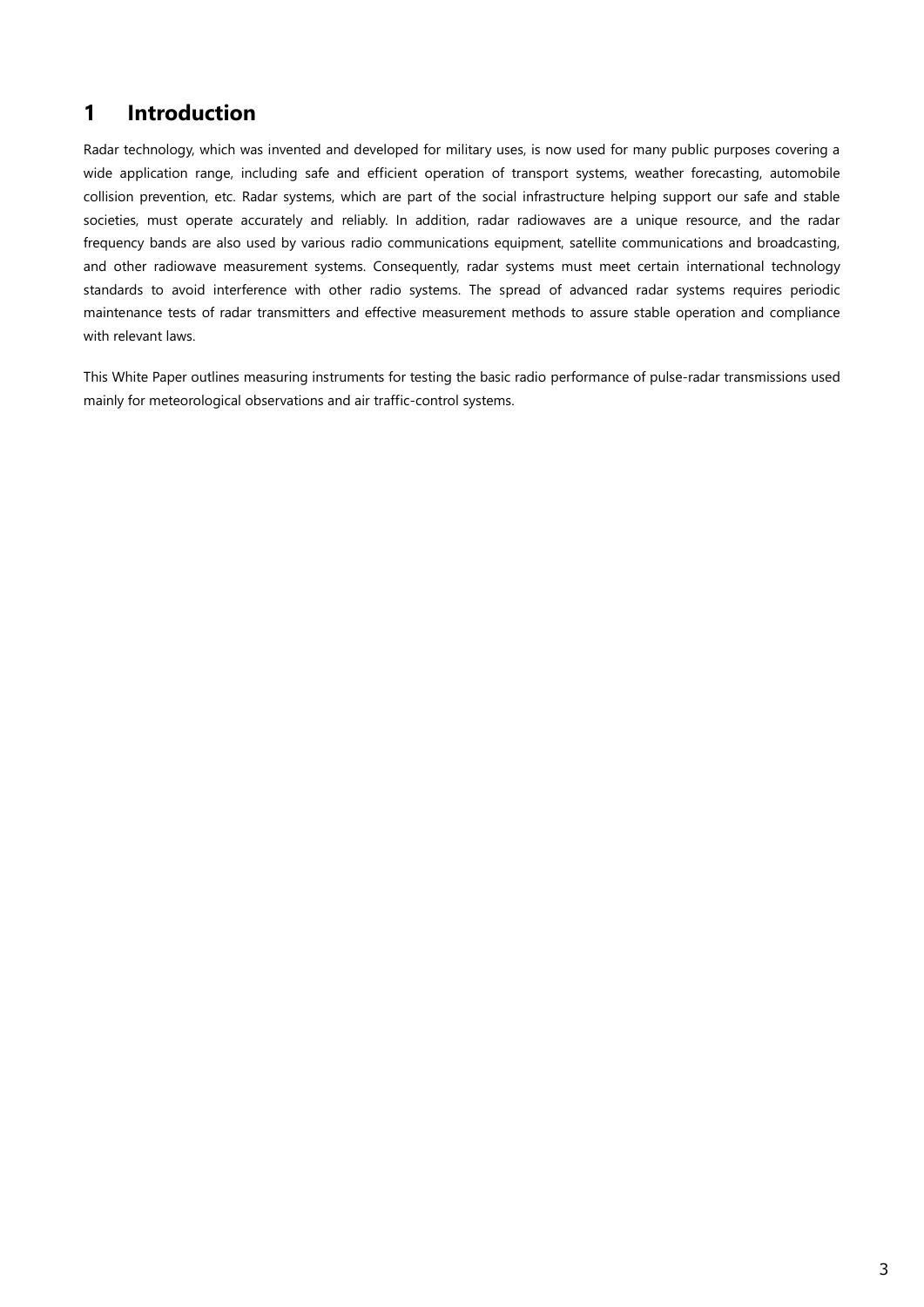# <span id="page-3-0"></span>2 **Basic Principles of Radar**

# <span id="page-3-1"></span>**2.1 What is Radar?**

The term "radar" is an abbreviation for RAdio Detection And Ranging; it is a system for detecting objects using reflected electromagnetic energy. Radar systems can measure the direction, altitude, range, and speed of distant objects far from the radar site. Advanced radar systems can identify the shape and type of the distant object to track its movement.

Radar systems have the following advantages in comparison to optical and mechanical measurement methods.

- ・ Night and day measurement regardless of poor visibility
- ・ Long-distance and wide-range measurement from radar site beyond visual and physical metrology measurement ability
- ・ More accurate and detailed measurement by combining data collected using several different methods



**Fig. 2-1 Basic Concept of Radar**

# <span id="page-3-2"></span>**2.2 Radar Frequencies**

Table 2–1 lists the radiowave frequency bands used by radar. In relative terms, the lower frequency bands can measure longer distance ranges, while higher frequency bands are better for measuring shorter distance ranges with higher resolution. In addition to military applications, these frequency bands are used for weather radar, maritime radar, air traffic-control radar, coastguard radar, etc., applications.

Radar systems using even higher frequency bands (24/60/76/79 GHz, etc.) is called millimeter-wave radar used by intelligent transport systems (ITS), especially automobile collision-prevention radar and more recently as sensing technology in the healthcare field.

| <b>IEEE Band Definition</b> | <b>Frequency Band</b>          | <b>Maximum</b><br>Range | <b>Resolution</b> | Antenna |
|-----------------------------|--------------------------------|-------------------------|-------------------|---------|
| UHF-Band                    | $30 \sim 1,000 \text{ MHz}$    | Long                    | Low               | Large   |
| L-Band                      | $1,000 \sim 2000 \text{ MHz}$  |                         |                   |         |
| S-Band                      | $2,000 \sim 4,000 \text{ MHz}$ |                         |                   |         |
| C-Band                      | $4,000 \sim 8,000 \text{ MHz}$ |                         |                   |         |
| X-Band                      | $8 \sim 12$ GHz                |                         |                   |         |
| Ku-Band                     | $12 \sim 18$ GHz               |                         |                   |         |
| K-Band                      | $18 \sim 26.5$ GHz             | Short                   | High              | Small   |

|  |  | Table 2-1 Main Radar Frequencies |
|--|--|----------------------------------|
|  |  |                                  |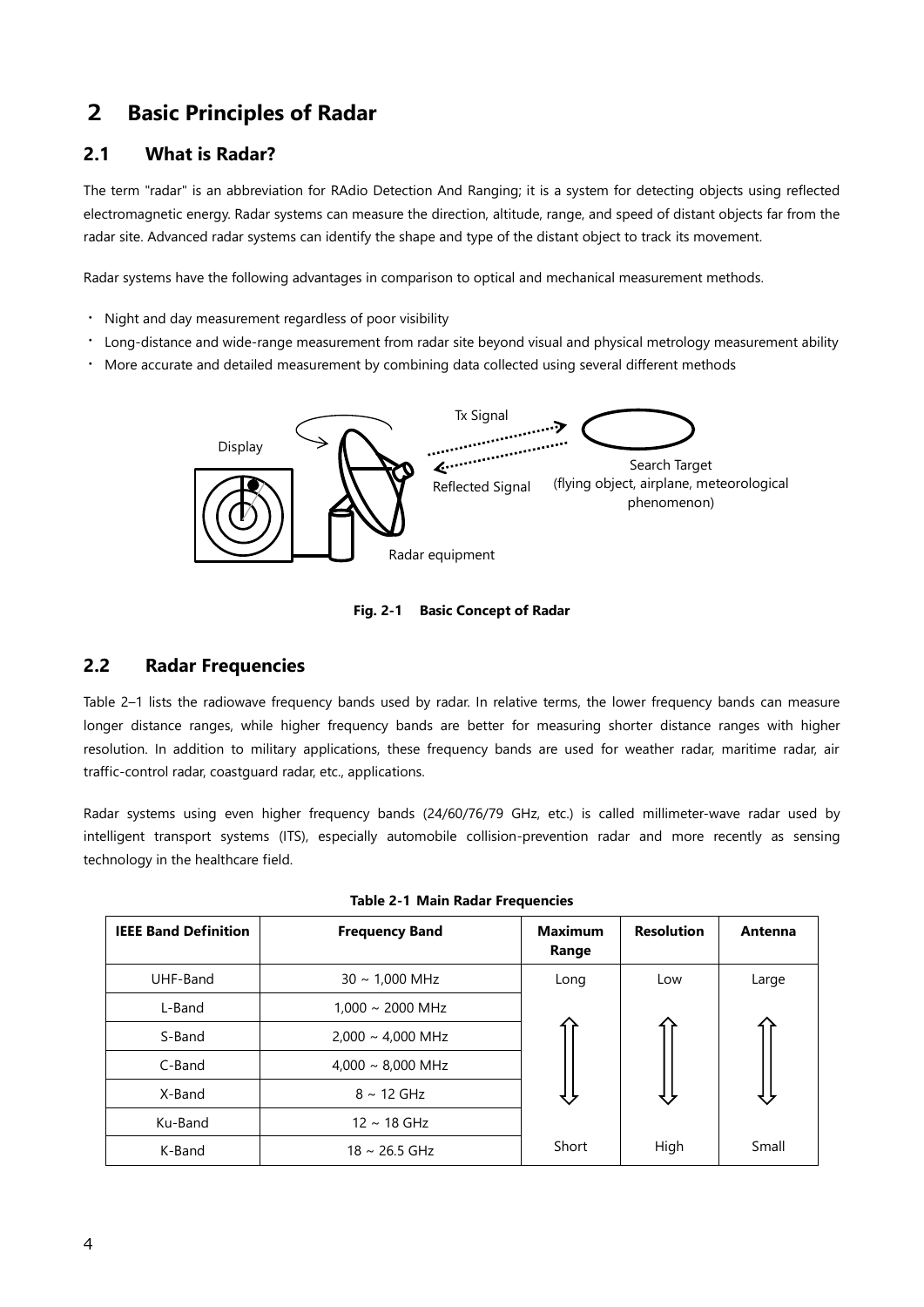# <span id="page-4-0"></span>**2.3 Outline of Radar System Configuration**

Radar systems are composed of physical elements: an antenna, duplexer, transmitter, receiver, controller, and display.

Generally, the antenna is used for both transmitting and receiving; the duplexer switches the signal direction between transmit and receive. The radar radiowave is output from the antenna as a narrow beam with high directivity and concentrated energy. To increase the measurement range, the antenna may be either rotated mechanically, or an advanced electronic antenna array configuration may be used to search for target objects.

The transmitter uses either a transmission tube, such as a klystron or a semiconductor element. The klystron in a typical transmission tube handles very large powers ranging from 25 to 1000 kW; it can be used for long-range, long-term searching but the maintenance costs are high due to the short life and there are issues with frequency stability and efficient use of frequency bands. Semiconductor radar has high parts reliability so maintenance costs are extremely low and unwanted emissions (spurious) can be low at stable frequencies. However, the output power is about 300 to 400 W, and large output powers of transmission tubes such as the klystron cannot be handled. In the future, the application range is expected to increase due to improved semiconductor performance and complementary technologies.

The receiver detects both unwanted signals such as external interference and noise as well as the wanted signal from the target. Generally, since the radiowaves reflected by the distant target are very low power, the receiver sensitivity is improved using amplifiers and filters with excellent noise factors (NF). The controller includes signal processing and data processing, then synchronizing among transmitter, receiver and dipplay. The display is designed to match the system requirements to present quick and clear images of the target, including overlay display on map data.



**Fig. 2-2 Radar System Elements**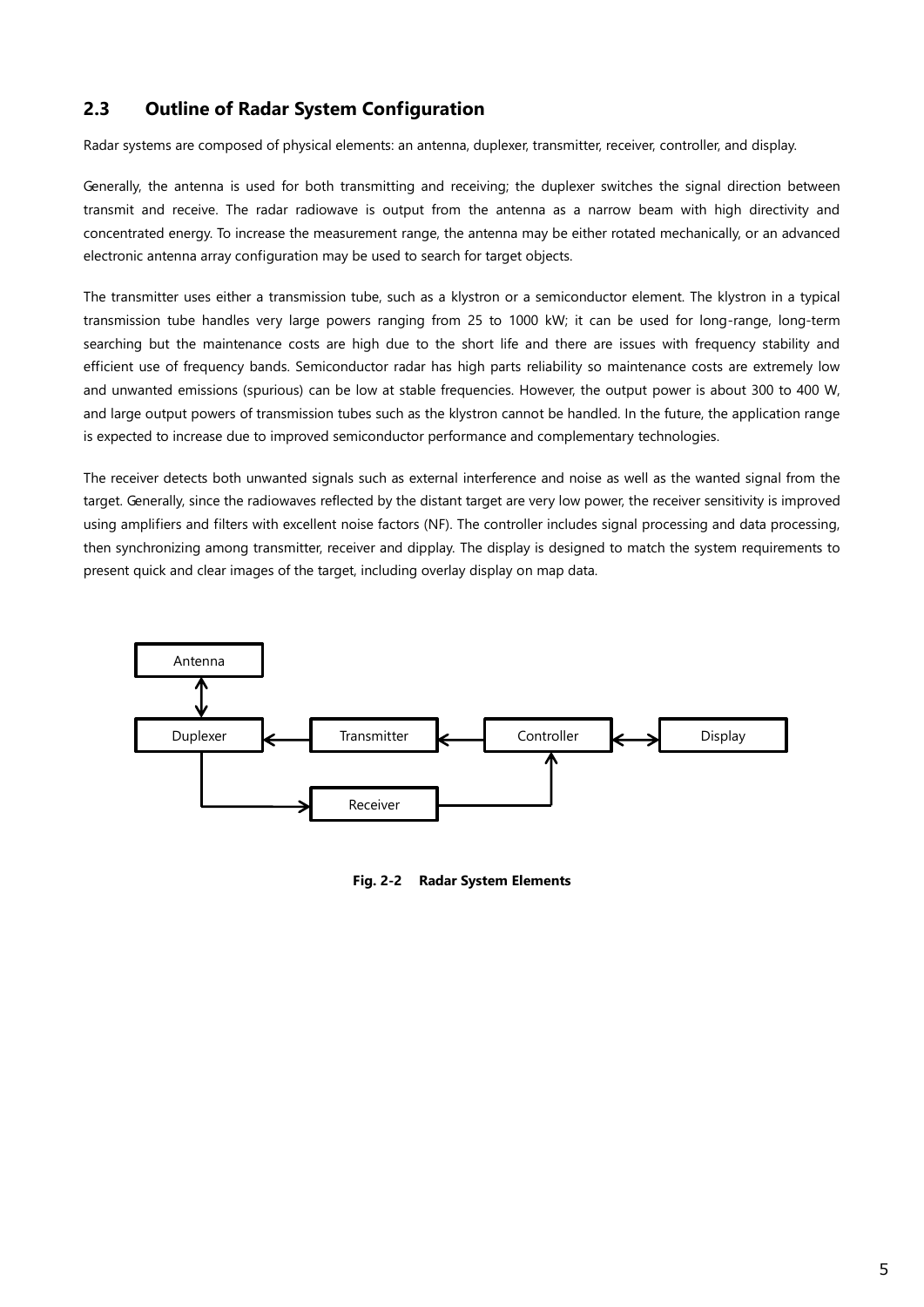# <span id="page-5-0"></span>**2.4 Radar Methods**

The main radar methods are divided broadly into pulse radar and FM-CW radar, based on the different signal modulation methods.

Pulse radar sends repeated square-wave pulses at fixed time intervals to determine the range from the time difference between received signals reflected by the target object. The pulse cycle time is the two-way time for the signal to travel the required maximum search range. The pulse-radar distance resolution and minimum search range are almost proportional to the pulse width. Targets at further distance ranges can be detected by widening the pulse width and increasing the Tx power, but the minimum detection range becomes longer as the Tx pulse repetition cycle becomes longer.

Generally, klystron-based radars have a short pulse combined with a high Tx antenna output power to detect targets at both long and short ranges. In comparison to klystron radars, solid-state radar has a low antenna power but can detect targets at both long and short ranges by transmitting a combination of long and short pulses. Pulse compression is a technology accommodating both maximum and minimum range detection; using this technology, a unique modulation is applied within a long pulse, which is converted to a narrow pulse at demodulation of the received signal. There are also pulse-radar technologies specified as long-pulse Q0N (where Q represents the angular modulation, 0 is an unmodulated signal, and N is no data), and short-pulse P0N (where P represents an unmodulated pulse, 0 is an unmodulated signal, and N is no data).

FM-CW radar uses a frequency modulated (FM) continuous wave (CW) signal to measure the distance range from the change in the FM frequency as well as the movement speed from the received frequency Doppler shift from the transmitted frequency. Since FM-CW radar achieves a high signal to noise (S/N) ratio without requiring a high Tx signal power in comparison to pulse radar, it is used in a wide range of applications, such as advanced compact aerospace implementations using semiconductors, meteorological radar, and automotive collision-prevention radar.

Recent, high-performance radar uses a combination of multiple technologies for high-resolution detection and position measurement over a wider range.



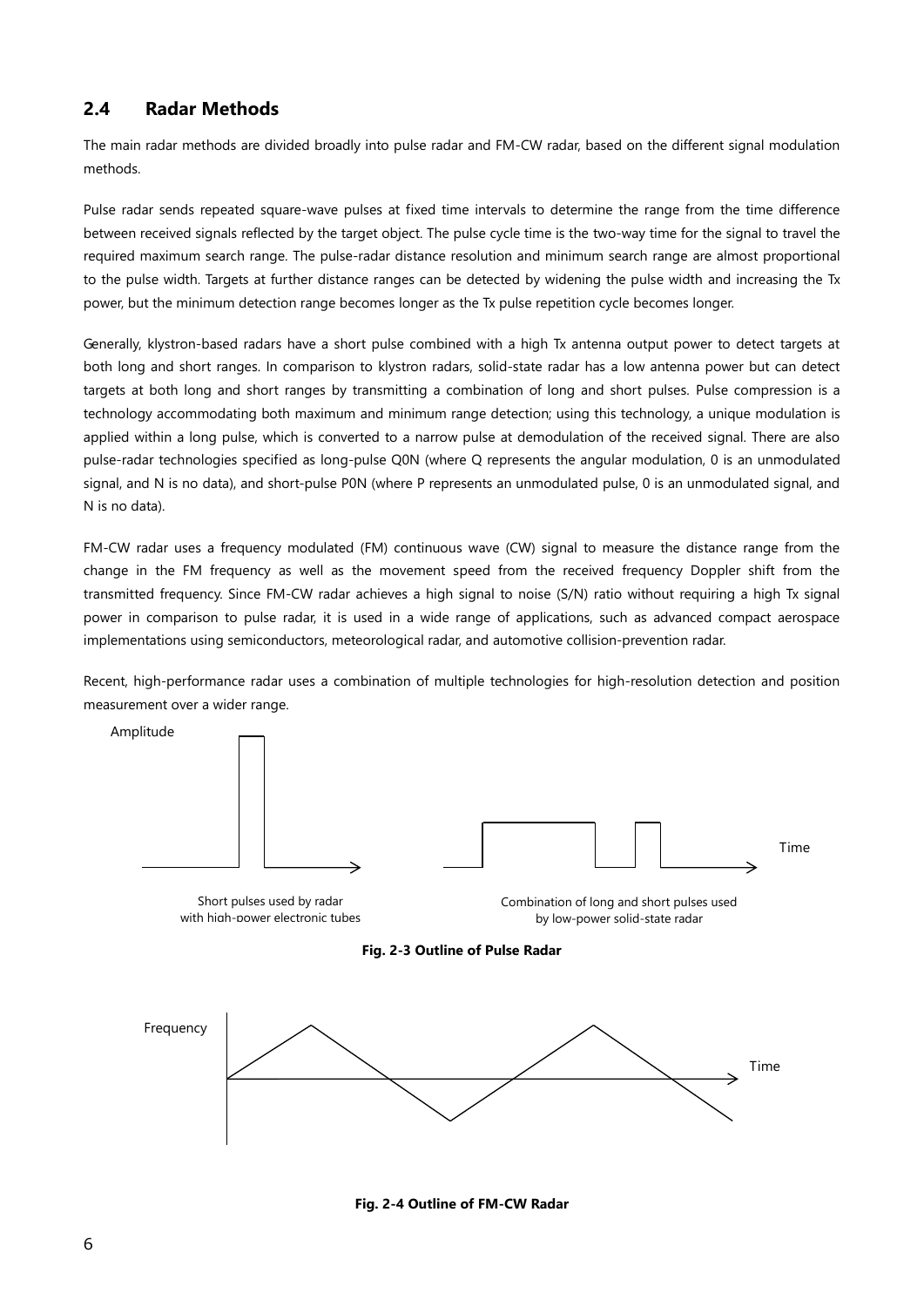# <span id="page-6-0"></span>**2.5 Radar Operation in Social Infrastructure**

Radar systems support social infrastructure such as air traffic control, weather monitoring, ship navigation, etc.

# **Air Traffic Control Radar**

Radar systems are used by air traffic control at regional airports to assure safe and effective operation of planes. There are various types of radar system for identifying aircraft both on the ground and in the air as well as providing information about speed, location and altitude. These include Airport Surveillance radar (ASR), Air Route Surveillance Radar (ARSR), Oceanic Route Surveillance Radar (ORSR), and Airport Surface Detection Equipment (ASDE).

ASR uses a carrier frequency between 2700 and 2900 MHz with a transmission power of 500 kW to cover a radius around the airport of 110 km. It provides information on the flight paths of departing and arriving planes as well as about distance between planes. ARSR uses a carrier frequency between 1200 and 1350 MHz with a transmission power of 2 MW to cover a radius around the airport of 460 km. ASDE is for assuring the safety of planes and other vehicles on the runway and taxiways; it uses a carrier frequency between 24.25 and 24.75 GHz with a transmission power of 30 kW to cover a radius of 5 km.

In addition to these fixed ground radar stations, planes also carry transponders providing automatic responses to air traffic control. These plane transponders receive signals in the 1-GHz band from Secondary Surveillance Radar (SSR) installed jointly with ground-based ASR and ARSR, and respond to the SSR with information about plane identity, altitude, etc.

# **Weather Radar**

Weather radar broadcasts radiowaves to monitor the direction and size of rain and snow storms from the strength of the reflections and Doppler shift frequency returned from these storms. To perform long-range monitoring with no effects from obstructions such as mountains and buildings, weather radar installations are commonly installed at high locations, such as mountain tops and steel masts.

The main frequency bands used by weather radar are the S-band (3 GHz), C-band (5 GHz), and X-band (9 GHz). Generally, S-band weather radar with the best radius coverage of 500 to 600 km is used for monitoring whereas the X-band monitoring radius is 30 to 80 km. Multiparameter/MP (double polarized) radar is commonly used to monitor heavy rain storms based on the size differential of raindrops in the horizontal and vertical planes based on the property that raindrop size differences in the vertical and horizontal planes become bigger with bigger raindrops.

Compact X-band weather radar can monitor with a higher resolution than conventional S-band and C-band radar. Generally, the pulse width, which is related to the frequency band and distance resolution, is short pulses of 1 to 3 µs and long pulses of 30 to 350 µs for the C-band, and short pulses of 0.1 to 50 µs and long pulses of 128 µs for the X-band. Dense X-band radar installations can help prevent losses from mudslides, inundation, and flooding by predicting localized heavy rain storms. X-band weather radar is installed in planes to monitor storms in the flight path and plays a role in safe air navigation.

#### **Maritime/Coastguard Radar**

Radar installed in maritime vessels is generally used to confirm the vessel's position, prevent collisions with other vessels, and to monitor the weather and sea conditions. Coastguard radar monitors coastal shipping. These radar systems use the S- and X-bands. Maritime radar typically has an antenna power ranging from several to 20 or 30 kW with a pulse width of 20 or 30 ns to 1.2 µs. The earlier klystron-based radar systems are increasingly being replaced by long-life, solid-state radar.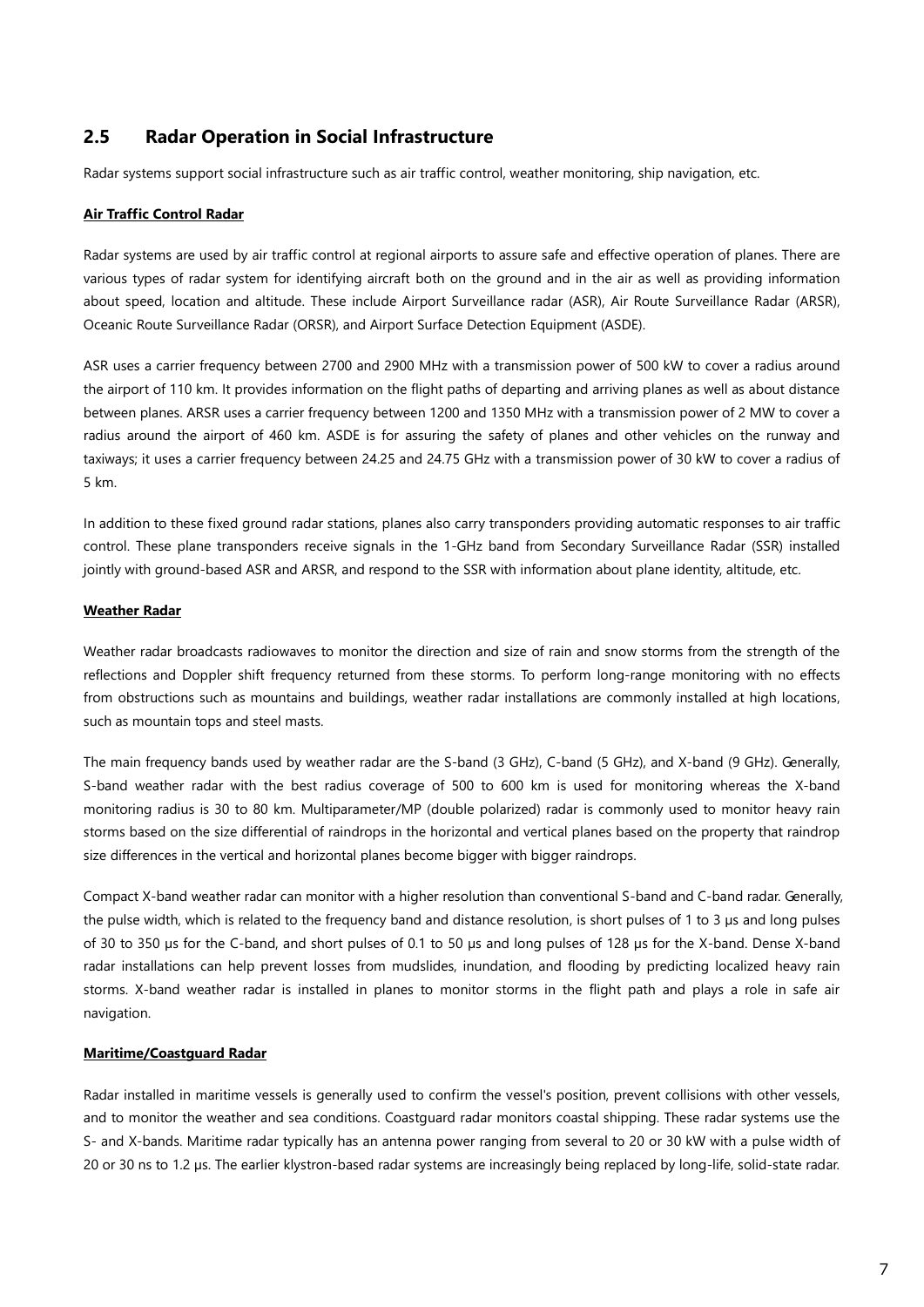# <span id="page-7-0"></span>**3 Measuring Radar Transmitter**

# <span id="page-7-1"></span>**3.1 Main Measurements**

The main radio specifications for pulse-radar transmitters are listed below.

- ・ Peak power/average Tx power
- ・ Pulse duration/pulse width
- ・ Pulse rise time/fall time
- ・ Tx frequency/frequency deviation
- Necessary frequency bandwidth/40-dB bandwidth

As explained previously, the main factors affecting radar performance are Tx frequency, Tx power, pulse width, and pulse cycle. Accurate measurement of these radio characteristics is required to assure stable operation and maintenance of radar systems. Consequently, instruments for measuring radar must satisfy the required performance and functions specified by international organizations and national legislation for radar. In addition, the measurement location and environment must also take the time and resources required for testing, the skills and experience of the test technician, the report format, and costs into consideration. With the increasing number of radar installations, an important issue is how to find effective low-cost test methods based on the latest standards and conventional methods.

# <span id="page-7-2"></span>**3.2 Standards on Unwanted Emissions**

Making effective use of limited radio resources is a key element for radio communications systems, including radar, and one fundamental technology requirement is suppression of interference with other radio systems. The International Telecommunications Union (ITU), which is a UN agency, defines the basic limits for spurious and out-of-band (OoB) unwanted emissions in ITU-R SM.329 Unwanted emissions in the spurious domain, and ITU-R SM.1541 Unwanted emissions in the out-of-band domain, while ITU-R M.1177 Techniques for measurement of unwanted emissions of radar systems, defines the measurement methods.

The spurious domain is the region outside the OoB domain where spurious emissions occur. The OoB domain is the region immediately outside the necessary frequency bandwidth ( $B_N$ ; necessary bandwidth) with the modulated signal required for data transmission excluding the spurious domain. The OoB domain is the region where unwanted emissions are dominant.



**Fig. 3-1 Unwanted Spurious and Out-of-Band Emission Domains**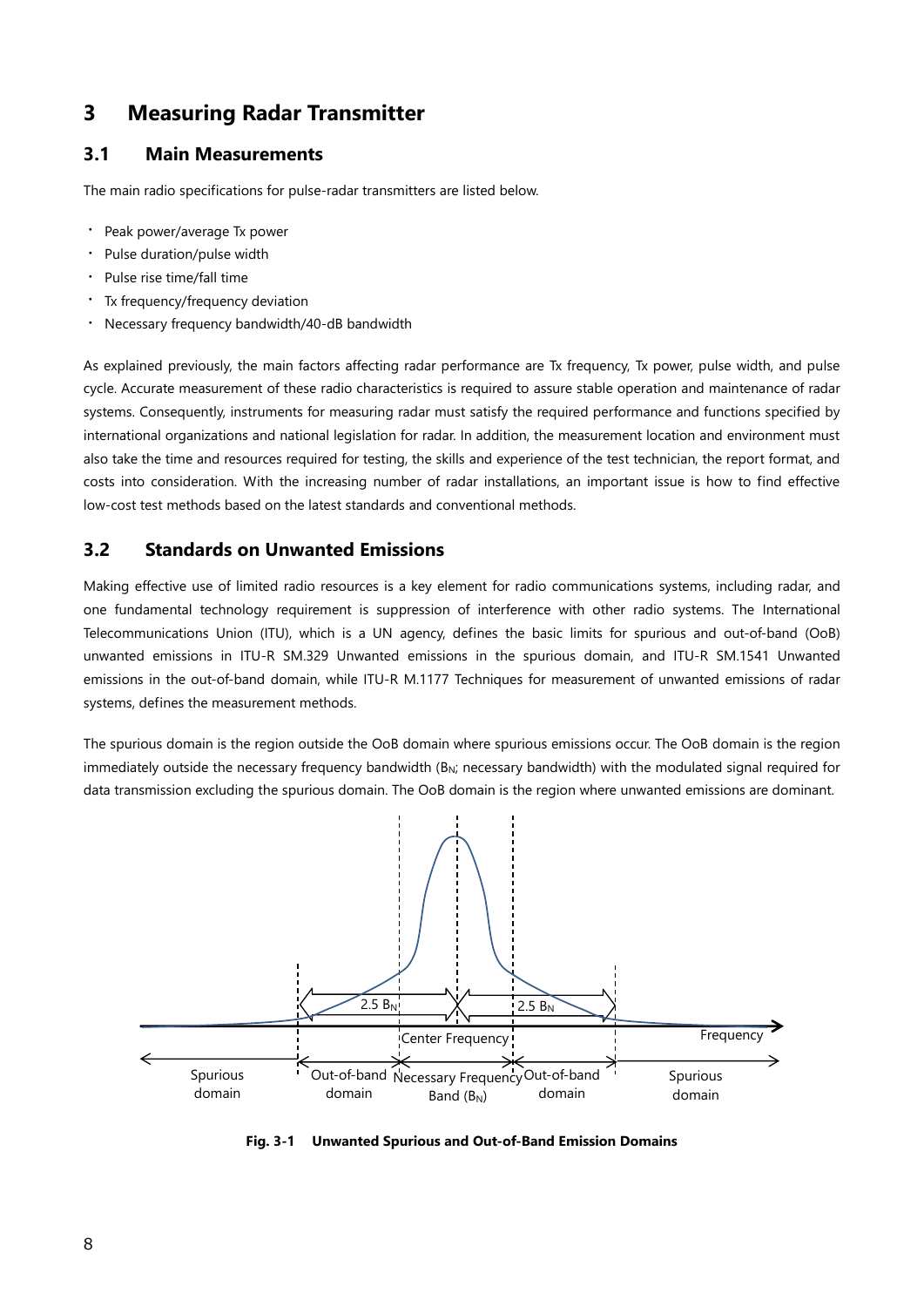ITU-R SM.329 defines the measurement frequency ranges of unwanted emissions shown in Table 3-1. Unwanted emissions are measured with the radar transmitter actually operating and transmitting the modulation waveform.

|                            | Measurement Frequency Range |                    |  |  |
|----------------------------|-----------------------------|--------------------|--|--|
| Center Frequency Range     | Lo Frequency Limit          | Hi Frequency Limit |  |  |
| $100 \sim 300$ MHz         | 9 kHz                       | 10th Harmonic      |  |  |
| $300 \sim 600 \text{ MHz}$ | 30 MHz                      | 3 GHz              |  |  |
| 600 MHz $\sim$ 5.2 GHz     | 30 MHz                      | Fifth Harmonic     |  |  |
| $5.2 \sim 13$ GHz          | 30 MHz                      | 26 GHz             |  |  |
| $13 \sim 150$ GHz          | 30 MHz                      | Second Harmonic    |  |  |

**Table 3-1 Measured Frequency Range of Unwanted Emissions**

The permissible values for radar spurious-domain unwanted emissions are defined separately according to national and regional laws and radar type and operating conditions. For radio-positioning radar, ITU-R SM.329 Category A defines whichever is the smallest attenuation value of either 43 + 10logPEP or 60 dB as the spurious-domain unwanted emissions limit. PEP is the abbreviation for Peak Envelope Power expressed in watts (W). Systems for measuring spurious-domain unwanted emissions should have a measurement margin that is at least 10 dB more than the spurious level.

ITU-R SM.1541 defines the OoB mask limits for radar systems in Annex 8 "OoB domain emission limits for primary radar systems". Although mask limits are defined in the frequency domain, the pulse duration (t) (or pulse width) and rise time  $(t<sub>r</sub>)$  in the time domain determine the necessary bandwidth B<sub>N</sub>. The duration of a pulse signal (t) is the time between the 50% amplitude points (Fig. 3-2). The rise time  $(t_0)$  is the time required for the antenna maximum amplitude to increase from 10% to 90% (Fig. 3-2).



**Fig. 3-2 Changes in Pulse Signal with Time**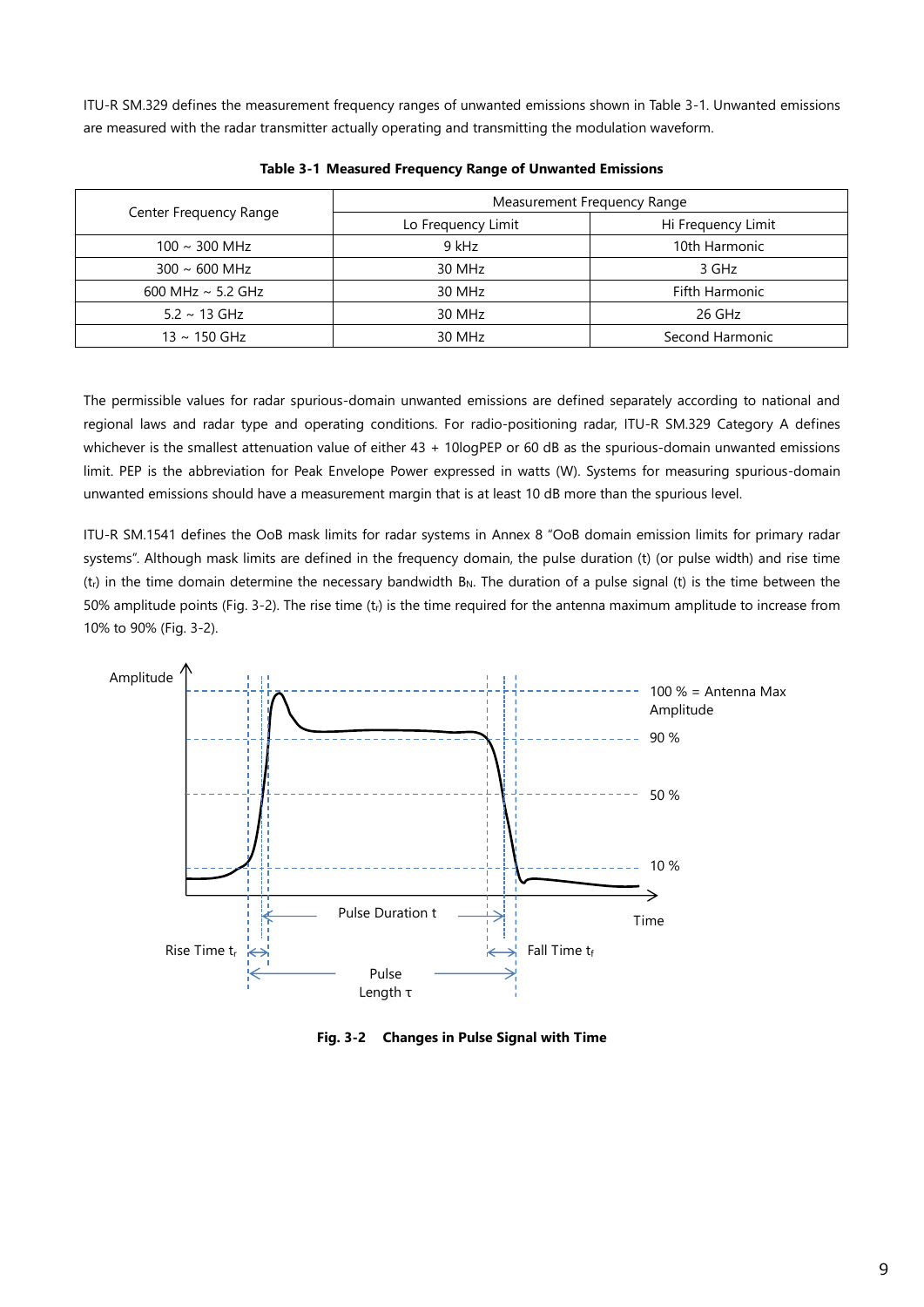The necessary bandwidth  $B_N$  for non-FM modulated radar is found from the following equation.

$$
B_N = \frac{1.79}{\sqrt{t \cdot t_r}} \text{ or } \frac{6.36}{t}
$$

The necessary bandwidth  $B_N$  for FM pulse radar is found from the following equation. Here, Bc is frequency shift range.

$$
B_N = \frac{1.79}{\sqrt{t \cdot t_r}} + 2Bc
$$

The upper limit for OoB unwanted emissions is basically determined by the 40-dB bandwidth (B-40) of the Tx waveform spectrum. This value is determined by parameters calculated using the output level, output frequency, and type of modulation method. The B-40 value for non-FM pulse radar is determined by the following equation. Here, the value of *K* for radars with output levels exceeding 100 kW is 6.2, but is 7.6 for radio-navigation radars with an output level of less than 100 kW using frequencies from 2900 to 3100 MHz or from 9200 to 9500 MHz.

$$
B_{-40} = \frac{K}{\sqrt{t \cdot t_r}} \text{ or } \frac{64}{t}
$$

The 40-dB bandwidth (B-40) for FM pulse radar is found from the following equation. A is numeric coefficient (0.105 when K is 6.2, and 0.0065 when K is 7.6).

$$
B_{-40} = \frac{K}{\sqrt{t \cdot t_r}} + 2\left( Bc + \frac{A}{t_r} \right)
$$

The OoB mask line is drawn to fall gently from the 40-dB to the spurious level and is either 20 dB/decade, 30 dB/decade, or 40 dB/decade, depending on the waveform type. The term "per decade" expresses the attenuation when the frequency increases tenfold logarithmically. When the center frequency of the 40-dB bandwidth is at 0%, the frequency for that 40-dB bandwidth is expressed as –50% to +50%; when the attenuation at 10 times from one 50% side (or at 500%) is 20 dB, it is 20 dB/decade. As this logarithmic attenuation value becomes larger, since the mask drawn from both sides of the 40-dB bandwidth reaches the spurious level with the smallest frequency change, it is necessary to suppress unwanted spurious in the nearby spectrum.



Frequency

**Fig. 3-3 Radar Tx Signal Maximum Unwanted Emissions**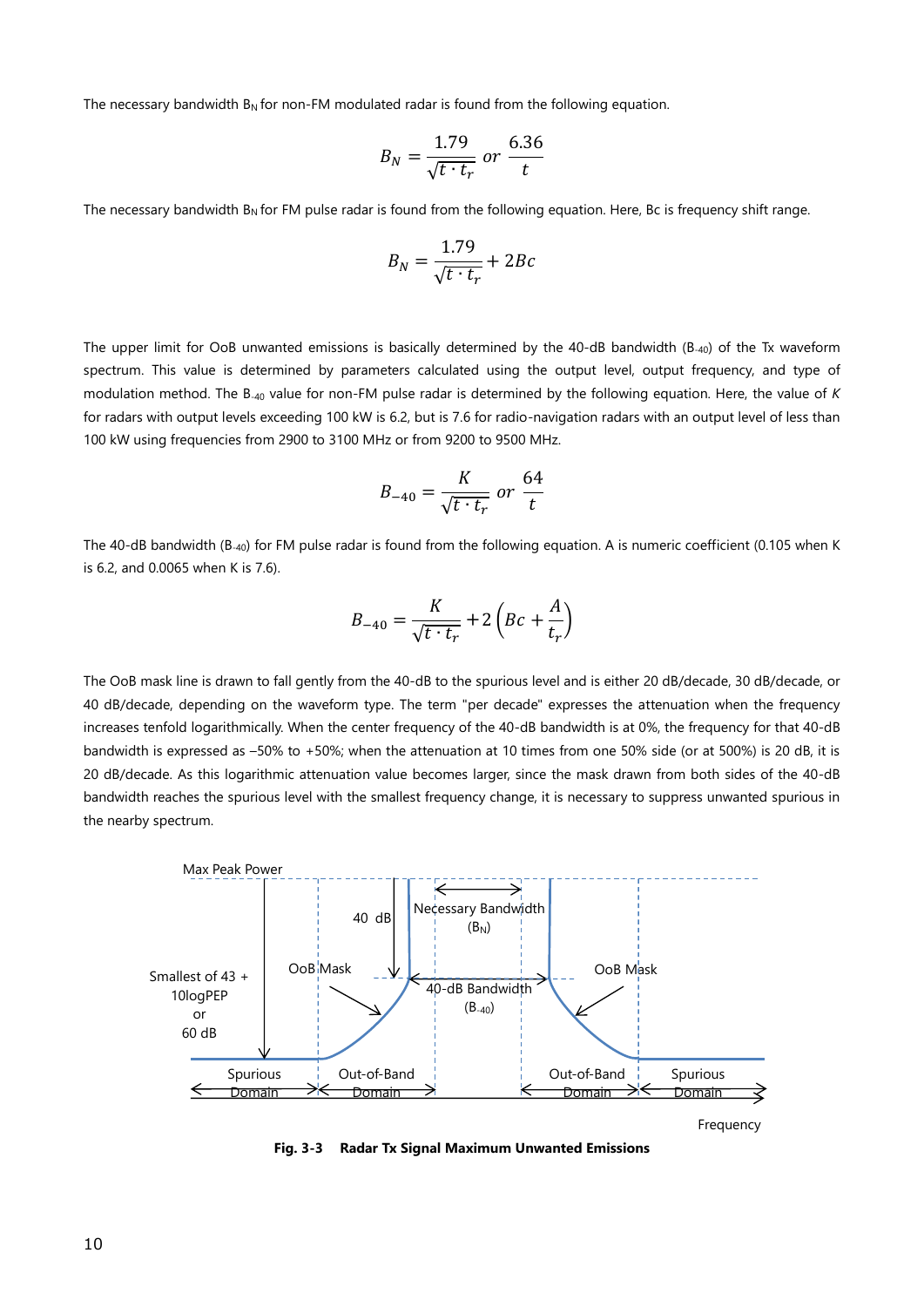ITU-R M.1177 defines the direct and indirect measurement methods for the operating frequency bands used by measured radar installations in Annex 1 and Annex 2. The former covers radars operating at frequencies from 50 to 400 MHz and above 400 MHz. The latter covers radars operating up to 50 MHz, and from 50 to 400 MHz. When using the direct method, an anechoic chamber is used to measure the power radiated from the radar antenna by using a measurement antenna. Using the indirect method, far-field calibration is performed by calculation using the measured power at the output terminal of the transmitter and the antenna characteristics. At actual measurement, it is important to construct a test environment taking the type of radar system, form of operation, test interface, and related specifications and standards into consideration.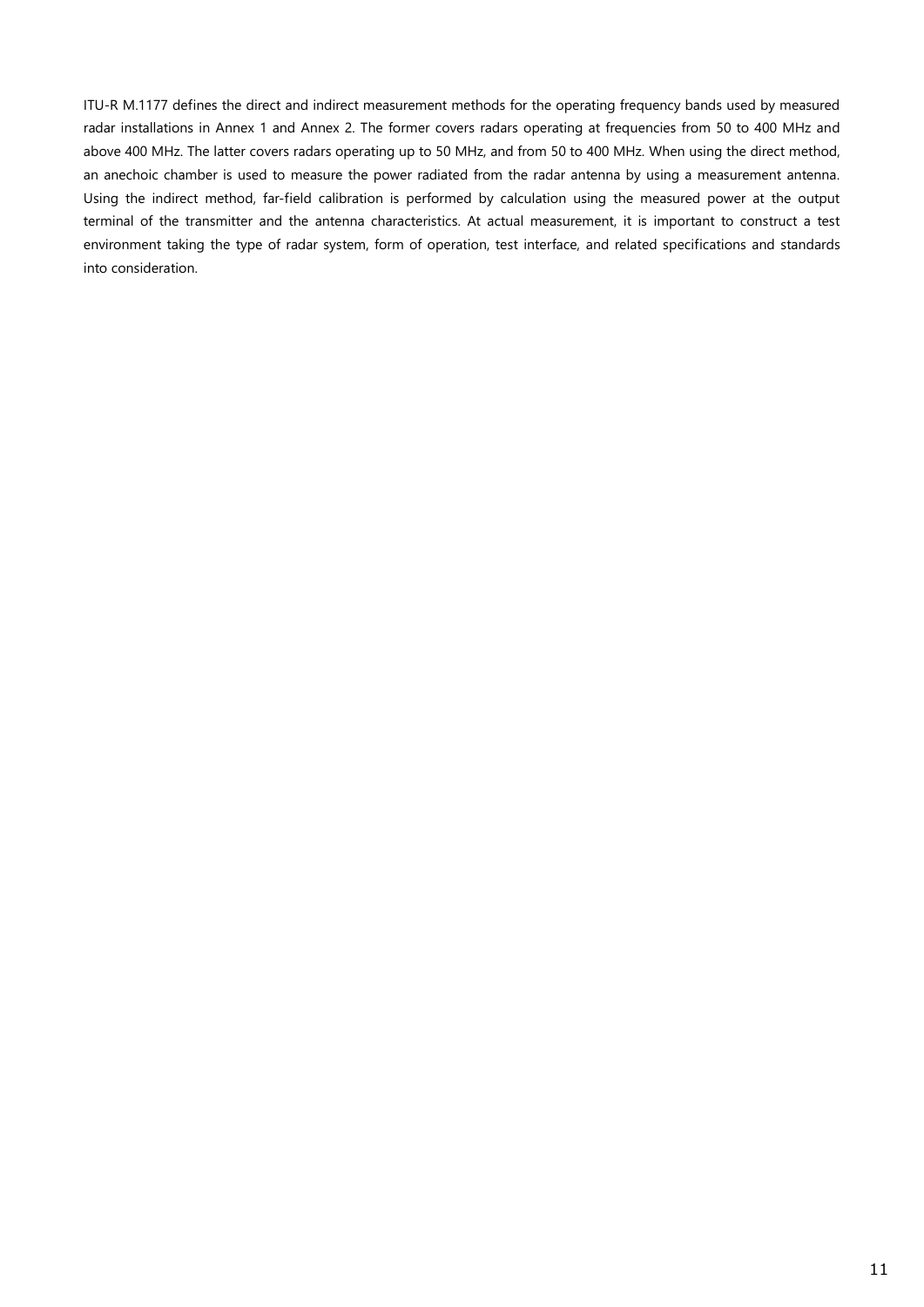# <span id="page-11-0"></span>**3.3 Measuring Instruments for Testing Radar Transmitter Radio Characteristics**

When measuring the radio characteristics of a radar transmitter, the transmission power is measured with a power meter/sensor, the transmission frequency and frequency deviation are measured with a frequency counter, and the pulse duration transitions are measured with an oscilloscope. Measurements in the frequency domain, such as necessary bandwidth, and unwanted emissions in the OoB and spurious domains are usually measured with a spectrum analyzer. One reason for this is the many previous definitions for measurement methods using basic instruments as well as standards and regulations for each radio type. In addition, it is customary to use particular models of measuring instrument.

As recent measuring instruments have become more high-performance with diversified functions, all these measurements can be performed efficiently using a single measuring instrument supporting a wide range of measurement items. After considering candidate instruments supporting multiple measurements based on relevant test specifications, it is now possible to configure a measurement system at much lower cost than previously by understanding the features and characteristics of each instrument and the correlation with measurement results of previous instruments to choose the best system.

### **Power Meter/Sensor**

The power meter is used as a reference standard for measuring the power of other instruments and measures power with excellent accuracy. When measuring a pulse-radar signal, a power sensor covering a wide bandwidth (more than 50 MHz) and supporting fast rise times (better than 1  $\mu$ s) is selected. There are models for direct measurement of pulse width and rise time.

### **Frequency Counter**

The counter is used when measuring the RF signal frequency and frequency deviation. It has a built-in high-stability reference oscillator and opens a gate at precise time units to pass and convert the signal to be measured to a pulse signal that can be counted to find the frequency. There are models that can detect the radar-signal pulse to measure the pulse width by calculation from a clock count.

#### **Oscilloscope**

The oscilloscope performs A/D conversion of signals to measure the change in voltage and amplitude components over time. As described here, the selected oscilloscope must have excellent time resolution to measure extremely short pulse widths with very fast rise times. When measuring radar signals with an oscilloscope, a detector is inserted at the first stage to convert the RF signals to voltage.

#### **Signal/Spectrum Analyzer**

The signal/spectrum analyzer converts the input signal to an IF signal using the superheterodyne method before sampling the A/D-converted direct signal (signal analyzer function) by sweeping the specified frequency range in the reference bandwidth (spectrum analyzer function). If the required conditions are met, one signal/spectrum analyzer completely covers all the key measurements for a radar transmitter for easy testing and maintenance.

The signal analyzer function samples the radar RF signal at a specific time and span at the set center transmission frequency; the IQ signal with these spectral components is converted to digital data using a high-speed processor to measure the Tx power, Tx frequency, pulse width, and pulse rise time. The pulse-width measurement analysis function is determined by the set span (signal analyzer analysis bandwidth). As a general rule, it is 0.02 µs when the analysis bandwidth is 31.25 MHz (50-MHz sampling rate), and 0.8 ns when the analysis bandwidth is 1 GHz (1300-MHz sampling rate).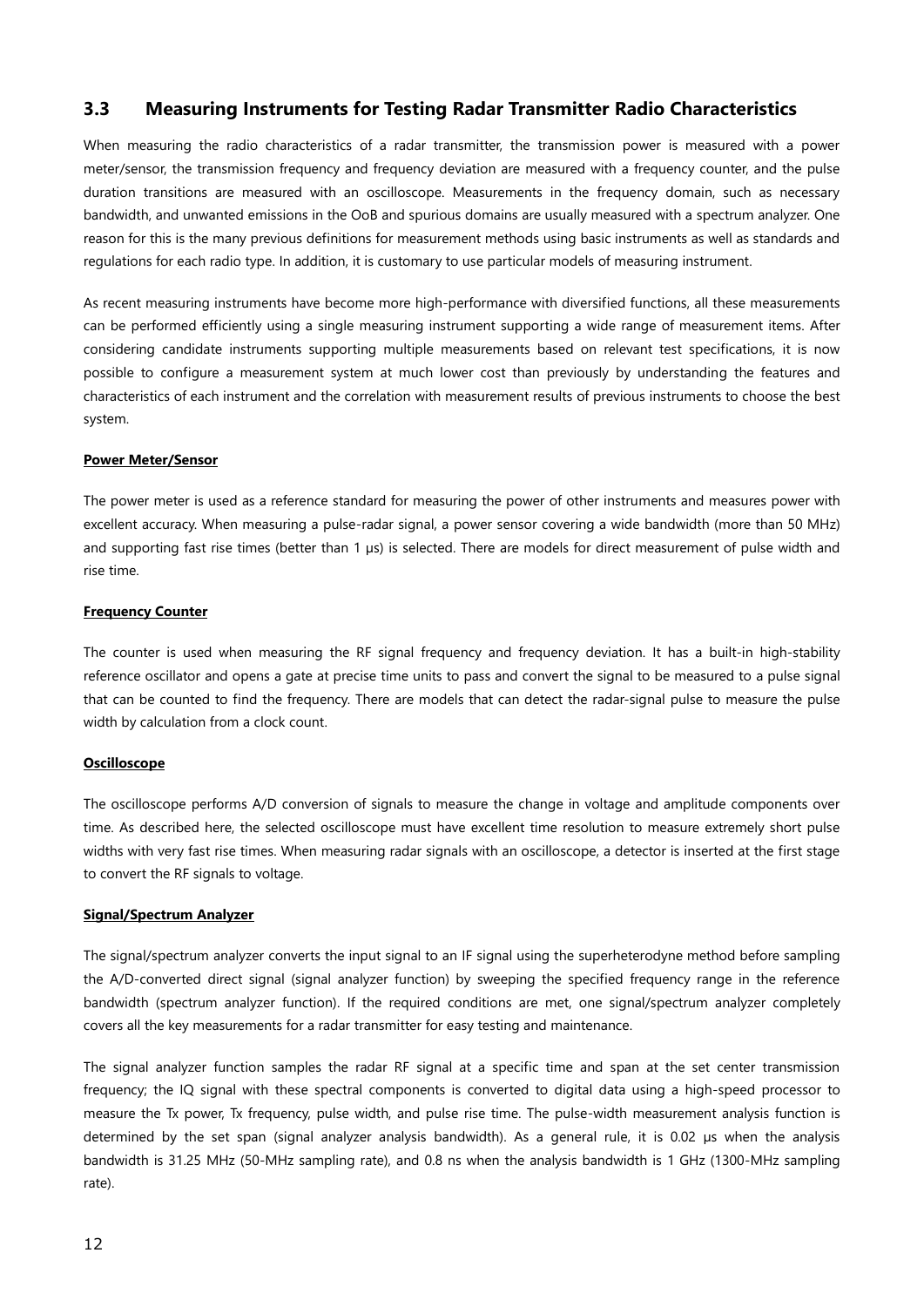At measurement of unwanted spurious using the spectrum analyzer function, it is set so that one pulse cycle is included in the unit sweep time and the specified frequency range is swept. The performance of the measurement system, internal and external attenuators, and instrument display average noise level (DANL) has a large impact on the unwanted emissions measurement margin. The maximum permissible power at the RF input terminal of a general signal/spectrum analyzer is 1 W (+30 dB). In particular, when measuring a high-output radar signal, it is necessary to insert a sufficiently large attenuator in the signal path at the first stage of the measuring instrument to prevent instantaneous input of an excessively large power. When using the direct method, the measuring-instrument external attenuation value is determined by the loss in free space and gain of the test Rx antenna; when using the indirect method and monitor terminal, the external attenuation value is determined by referencing the specifications of the output terminal.

For example, when measuring an X-band (9 GHz) radar with a maximum antenna output power of 1 kW (+60 dBm) at the transmitter terminal, the signal/spectrum analyzer maximum input level is 1 W (+30 dBm), and an external 40-dB attenuator must be inserted. To accurately measure and display the properties of the radio-signal waveform itself, the internal attenuator value at the first-stage mixer must be tuned to the appropriate setting to prevent distortion of the waveform by the signal/spectrum analyzer internal mixer circuits. When the optimum internal attenuator value is 30 dB when using a signal/spectrum analyzer with a DANL of -145 dBm/Hz and RBW of 1 MHz, the sweep noise floor is about  $-145 + 40 + 30 + 60 = -15$  dBm/MHz, which is the measurable range of the radar signal itself, meaning that the margin is 15 dB (10 dB minimum) for a spurious level of 60 dB (+60 – 60 = +0 dBm), but the margin is actually smaller than this considering uncertainties at more detailed measurement.

When measuring high-output radar signals, the unwanted-emissions measurement margin can be obtained easily by separating-out measurement items other than unwanted emissions and measuring with a separate system. When measuring only unwanted emissions, the measurement margin can be increased by reducing the internal attenuation even if the radar-signal waveform is slightly distorted, because there is no impact on measurement. Moreover, when wanting to increase the measurement margin, the external attenuation amount can be reduced by using a notch filter to attenuate the power of the radar bandwidth upstream of the external attenuator.

# <span id="page-12-0"></span>**Reference Materials**

- [1] ITU-R M.1177-4 "Techniques for measurement of unwanted emissions of radar systems"
- [2] ITU-R SM.329-12 "Unwanted emissions in the spurious domain"
- [3] ITU-R SM.1541-4 "Unwanted emissions in the out-of-band domain"
- [4] Takashi Yoshida / Radar Engineering Revised Edition" The Institute of Electronics, Information and Communication Engineers
- [5] MIC: Ministry of Internal Affairs and Communications [<https://www.soumu.go.jp>](https://www.soumu.go.jp/)
- [6] MLIT: Ministry of Land, Infrastructure, Transport and Tourism [<https://www.mlit.go.jp>](https://www.mlit.go.jp/)
- [7] Japan Meteorological Agency [<http://www.jma.go.jp/jma/index.html>](http://www.jma.go.jp/jma/index.html)
- [8] Anritsu Company, "Radar Testing with Simulation Signals", Application Note, Part Number: 11410-00752